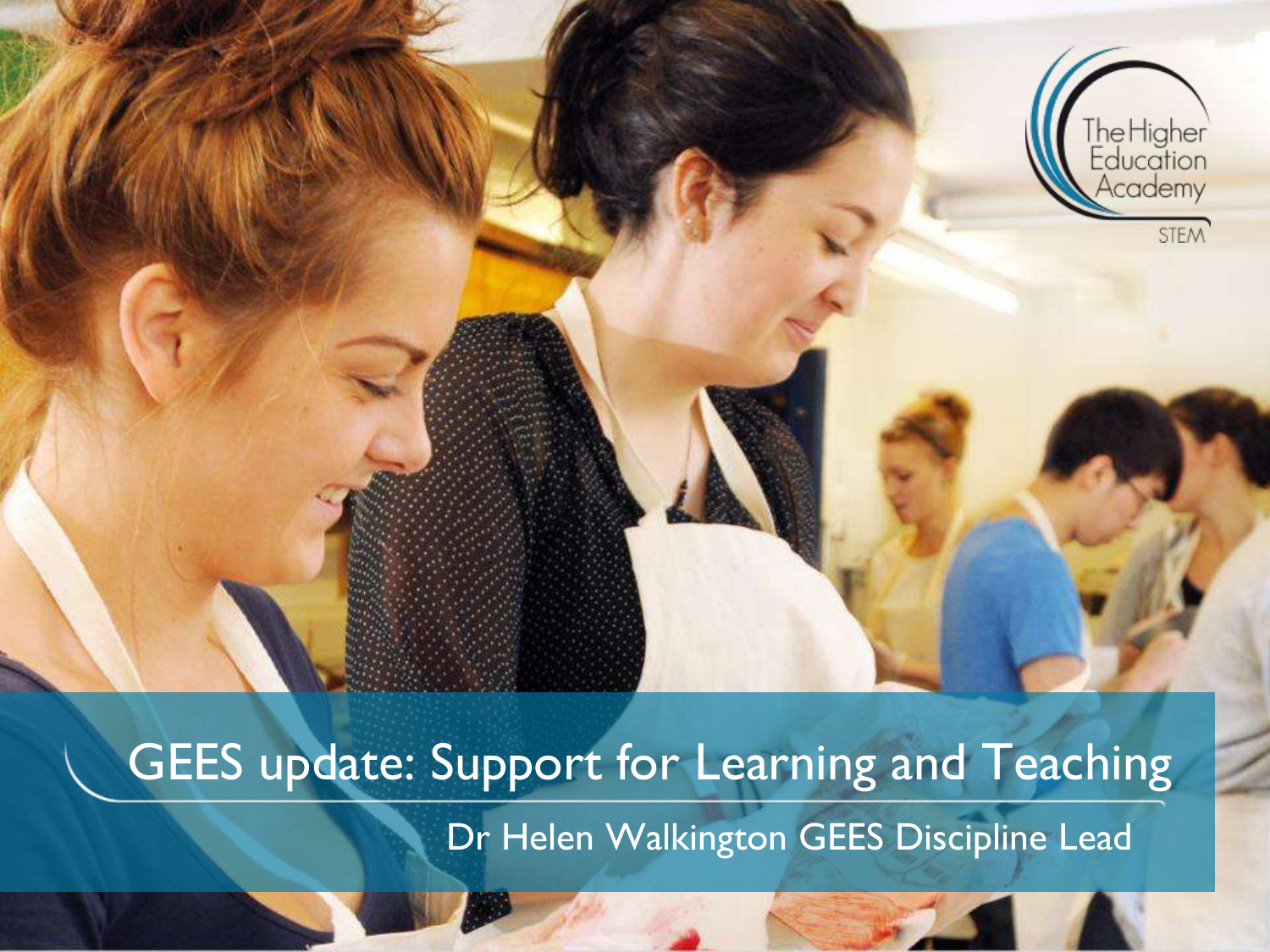# 2011/12 work included:



- 22 Departmental visits
- 54 Universities represented at GEES events
- Monthly GEES newsletter to 1400 (27% of GEESers)
- 1 PGWT event (70 attendees 95% satisfaction)
- I NTT event (15 attendees 95% satisfaction)
- **Teaching fellows support network**
- GEES strand at the STEM conference
- Sponsored 3 conferences
- 11 free workshops (excellent satisfaction rating)
- Planet new editorial team established
- 2 SIG's established
- Work with Academic Associates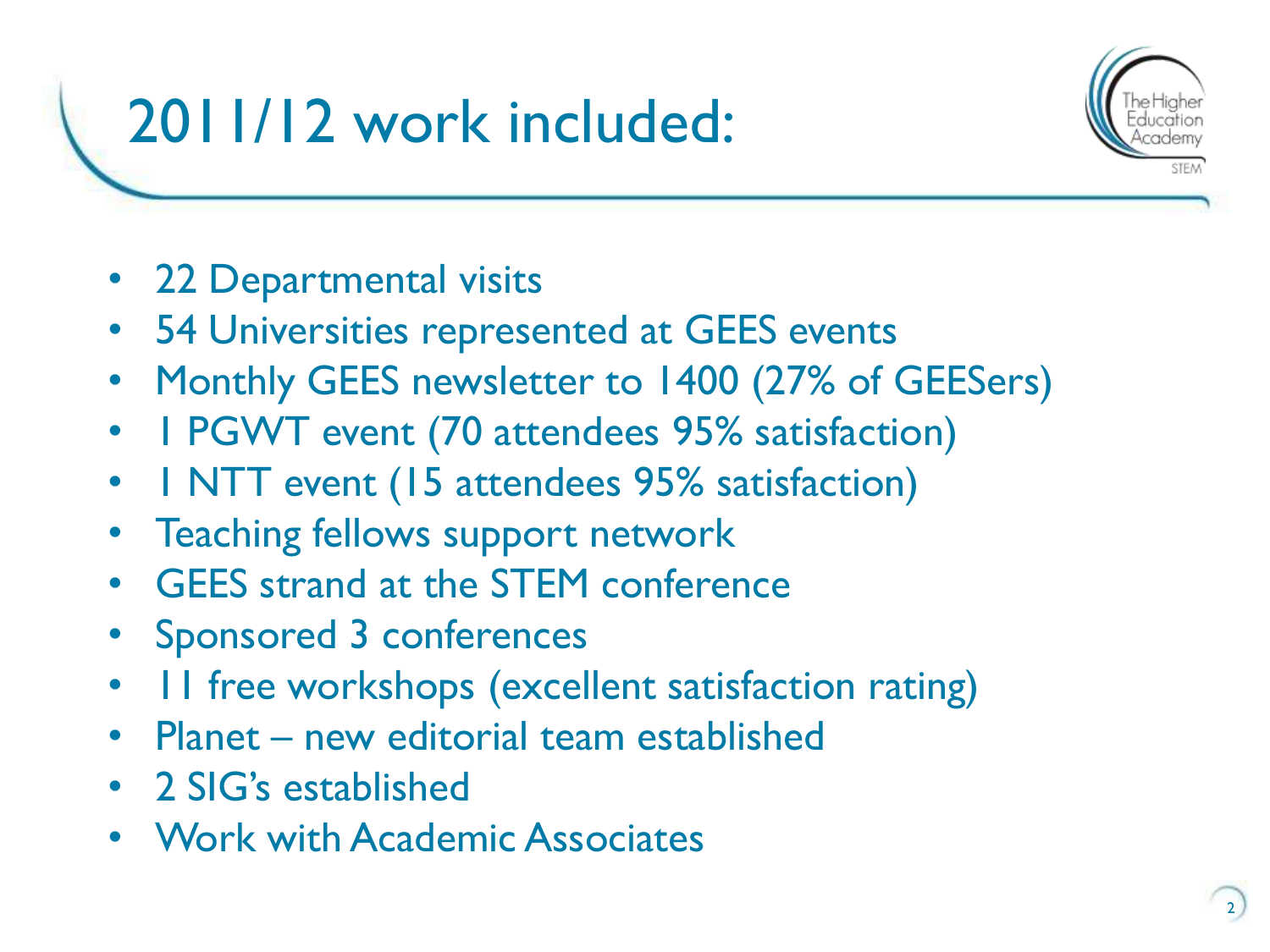



- **[Teaching energy issues](http://www.heacademy.ac.uk/resources/detail/publications/teaching_energy_issues_GEES) in GEES Gavin Bridge**
- **[The future of GEES fieldwork in HE survey](http://www.heacademy.ac.uk/resources/detail/publications/future_of_HE_fieldwork-GEES) Katharine Welsh, Derek France An abridged version of the GEES fieldwork survey has been published on the Guardian online site: [Academic](http://www.guardian.co.uk/higher-education-network/blog/2012/dec/06/academic-fieldwork-advice-funding-management)  [fieldwork: six ways to make it work on a budget](http://www.guardian.co.uk/higher-education-network/blog/2012/dec/06/academic-fieldwork-advice-funding-management)**
- **[GEES Fieldwork Special Interest Group Workshop report](http://www.heacademy.ac.uk/resources/detail/subjects/gees/Fieldwork_SIG_Aug_2012) Richard Phillips, Helen Walkington**
- **[GEES Transitions Special Interest Group Workshop Report](http://www.heacademy.ac.uk/resources/detail/subjects/gees/HEA_STEM_GEES_Transitions_SIG_June_2012) Steve Brace, Gill Miller**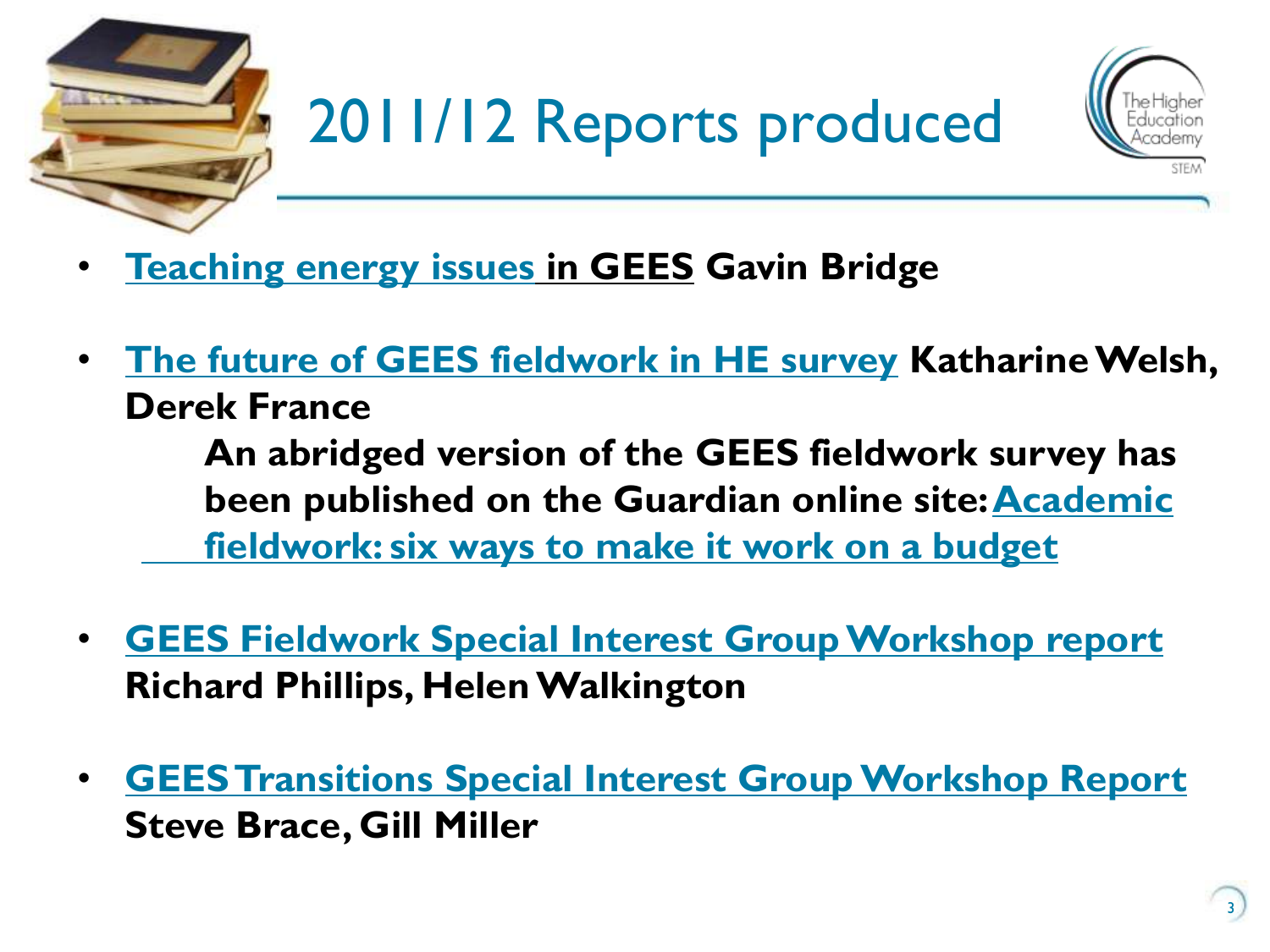



HEA Teaching Development Grants [http://www.heacademy.ac.uk/funding#tdg](http://www.heacademy.ac.uk/funding) HEA UK Travel Grants <http://www.heacademy.ac.uk/travel-fund> HEA PhD Programme <http://www.heacademy.ac.uk/doctoral-programme> HEA International Scholarships

<http://www.heacademy.ac.uk/international-scholarship-scheme>

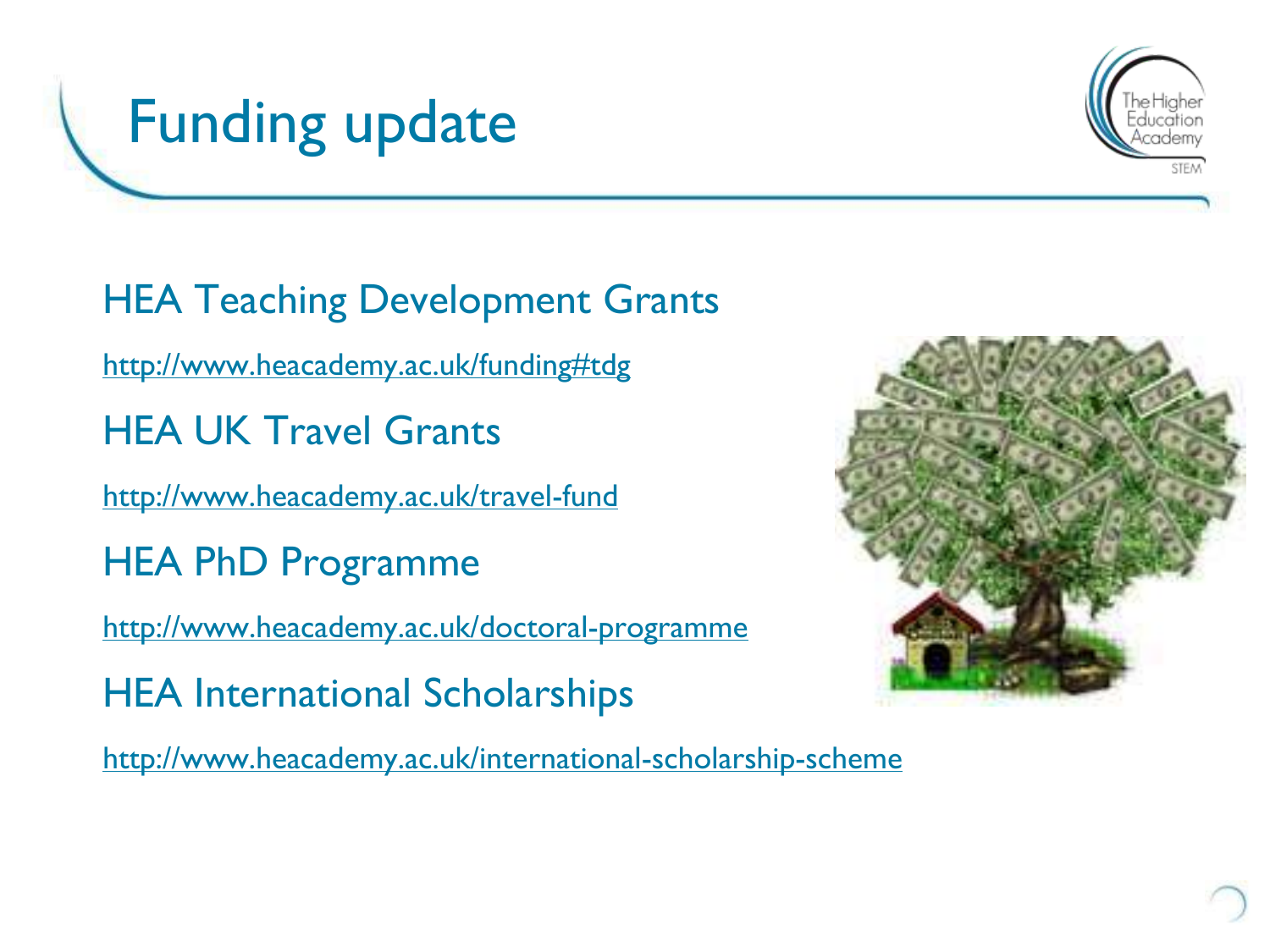#### **Integrated thematic work**



- **Internationalisation**
- **Employability**
- **Flexible learning**
- **Assessment and feedback**
- Retention and success
- Reward and recognition
- Education for sustainable development
- **Students as partners (NEW!)**

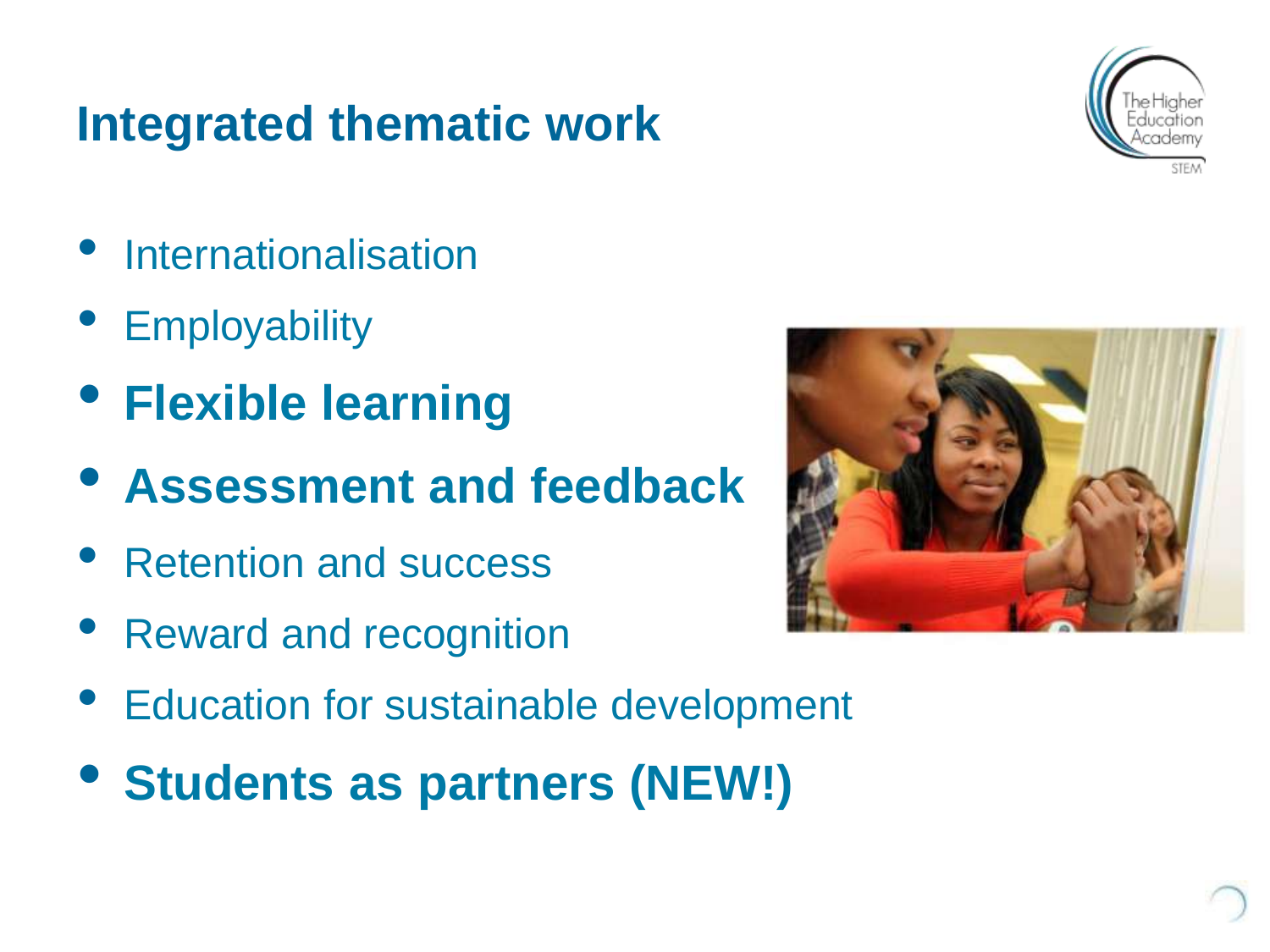

**Themes: 'Assessment and Feedback' and 'Flexible learning'**

## **Collaborative grants – up to £60,000 cross institution and/or discipline Call open - Closes 28 February 2013**

**Individual grants – up to £7,000 call opens May 2013**

**Departmental grants – up to £30,000 call opens July 2013**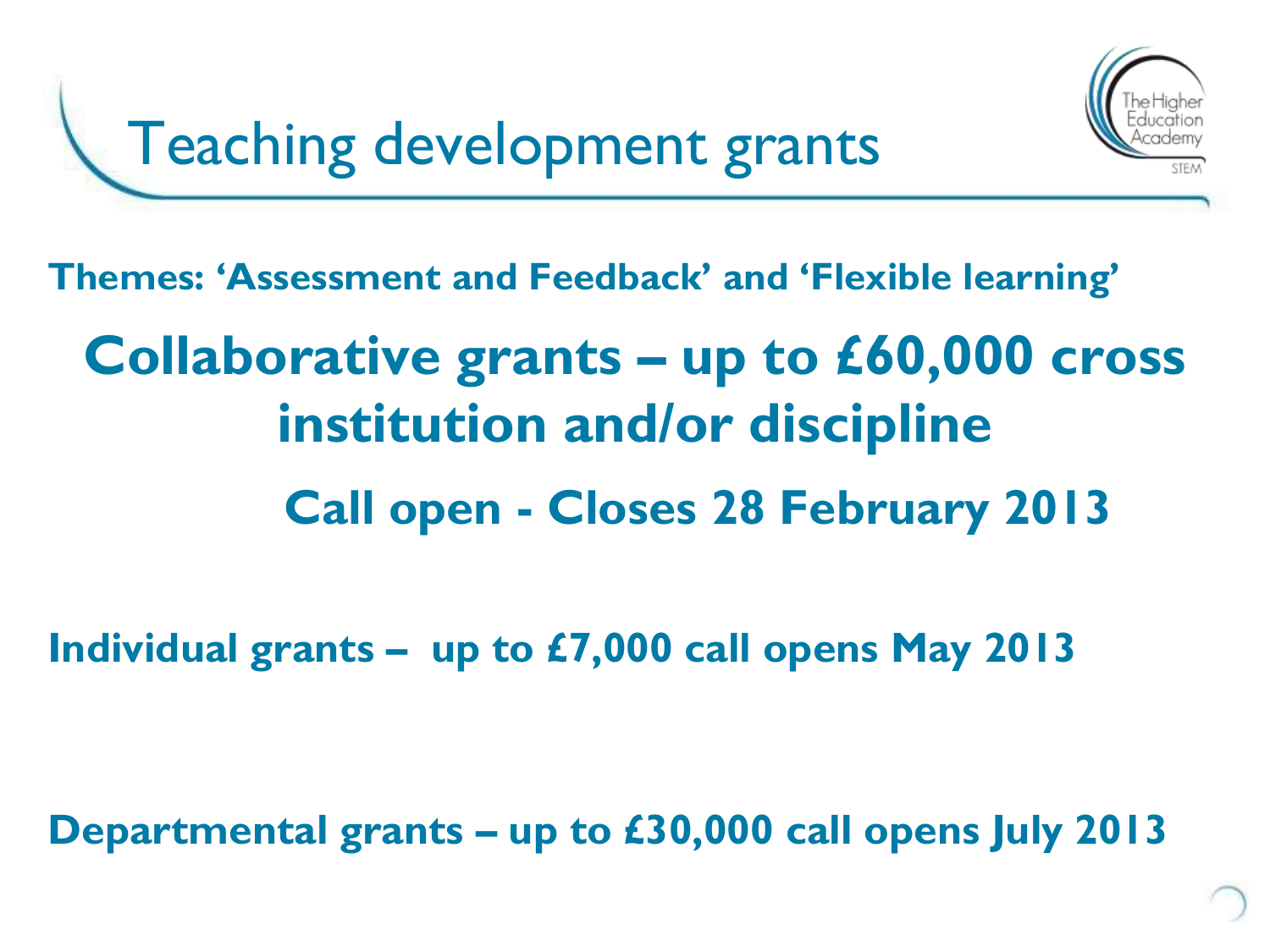

## UK Travel Grants - changes

Travel grants of up to £300 per individual application available to support impact in three activity streams:

- **Students** participating in learning and teaching events (students as partners);
- Staff **presenting papers** on learning and teaching practice;
- Staff **travelling across a national border within the UK** to attend a teaching and learning event.

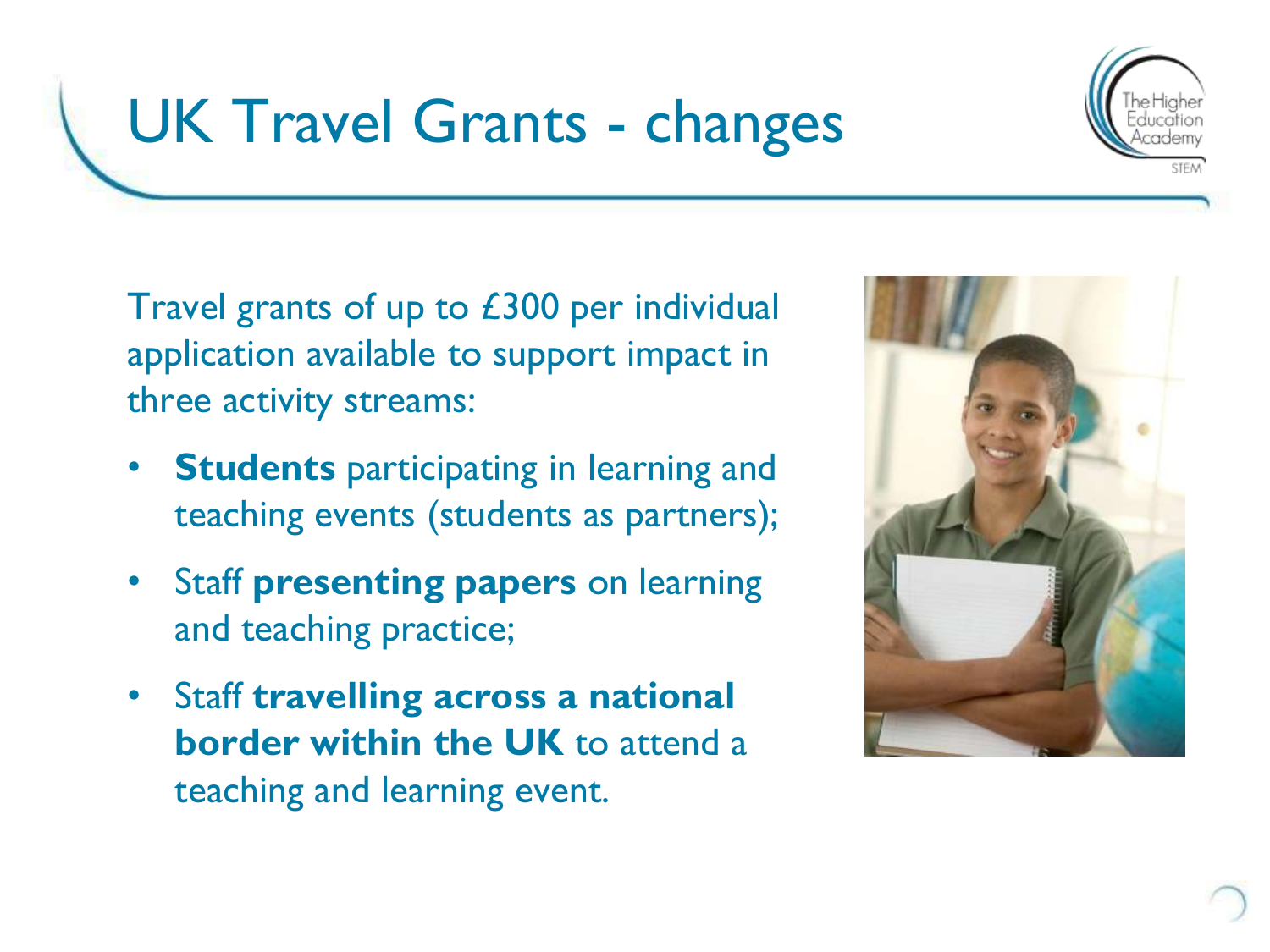# **HEA STEM Conference 2013**



- The Higher Education Academy's second annual learning and teaching 'STEM Conference: Where practice and pedagogy meet' will take place on **17-18 April 2013** at The University of Birmingham.
- Papers for the GEES strand have now been accepted, there is a lively programme including technology enhanced fieldwork, student engagement, eLearning and employability skills.

#### [For bookings:](http://www.heacademy.ac.uk/events/detail/2012/17_18_Apr_HEA_STEM_2013_Conf_Bham)

[http://www.heacademy.ac.uk/events/detail/2012/17\\_18\\_Apr\\_HEA](http://www.heacademy.ac.uk/events/detail/2012/17_18_Apr_HEA_STEM_2013_Conf_Bham) STEM 2013 Conf Bham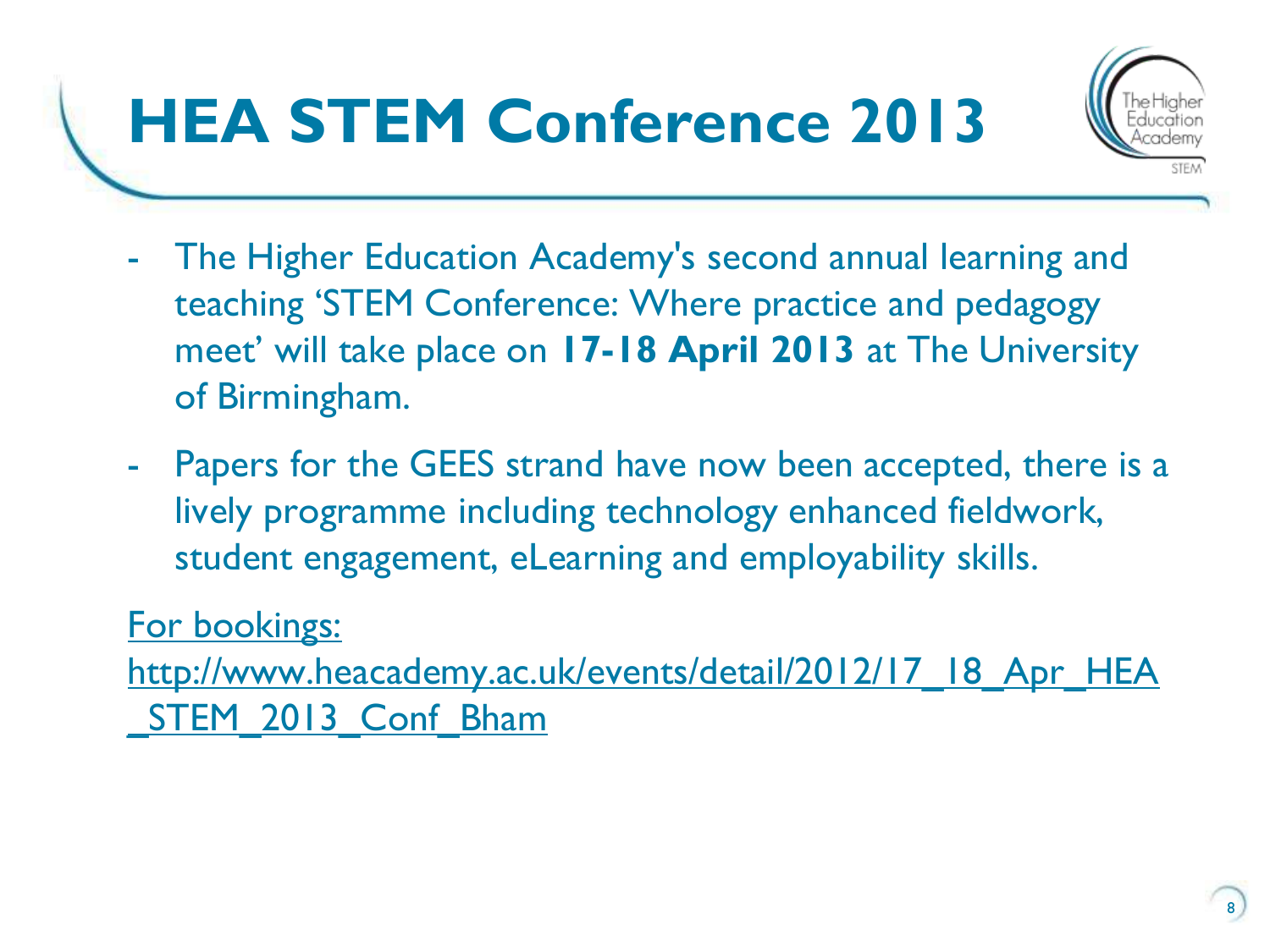

9

- '**Postgraduates who teach GEES**' 5 November, London & **11 March, Edinburgh**
- '**New to Teaching**' :17-18 December 2012; **13-14 May 2013**
- Freeware master-class (£75) May 2013 Google offices, London
- GEES Technician of the Year 2013 Award
- SIG activity
- Academic Associate days (producing resources)
- T H E GEES network

**Full events listing bookmark:**

**<http://www.heacademy.ac.uk/events>**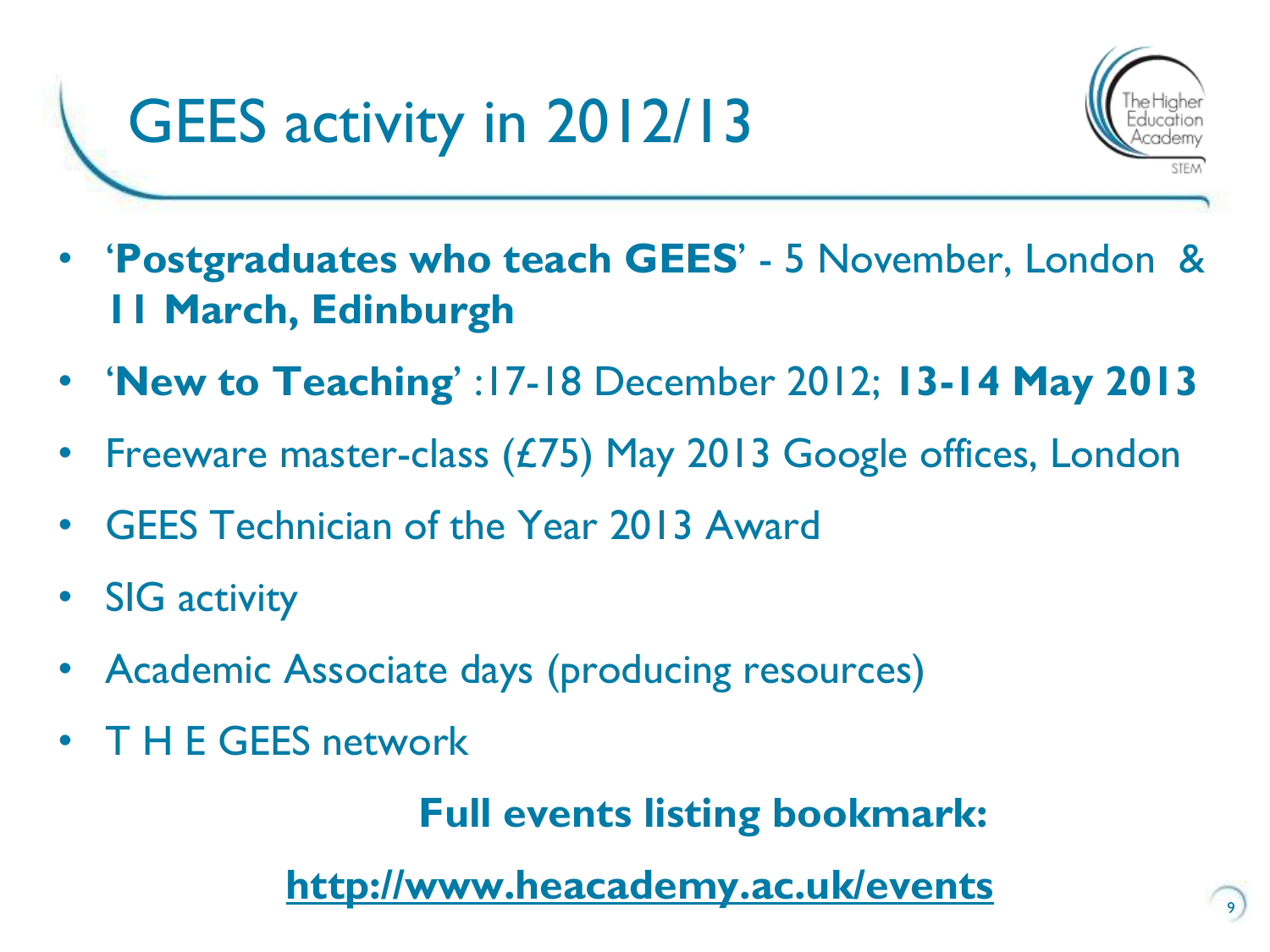



25 January 2013 **['Student transitions from school to university](http://www.heacademy.ac.uk/events/detail/2013/25_Jan_Newcastle-GEES)  [within GEES disciplines' at Newcastle](http://www.heacademy.ac.uk/events/detail/2013/25_Jan_Newcastle-GEES) [University](http://www.heacademy.ac.uk/events/detail/2013/25_Jan_Newcastle-GEES)**

14 March 2013 **['Training simulation & Serious Games:](http://www.heacademy.ac.uk/events/detail/2013/14_March_Coventry_GEES)  [benefits for teaching, assessment and employability'](http://www.heacademy.ac.uk/events/detail/2013/14_March_Coventry_GEES)  [Coventry University](http://www.heacademy.ac.uk/events/detail/2013/14_March_Coventry_GEES)**

21 March 2013 **['Geographic visualisation: photography,](http://www.heacademy.ac.uk/events/detail/2013/21_March_Northumbria_GEES)  [graphics and comic books for learning and teaching'](http://www.heacademy.ac.uk/events/detail/2013/21_March_Northumbria_GEES)**

8 May 2013 **['Home and away: increasing international appeal](http://www.heacademy.ac.uk/events/detail/2013/08_May_Exeter_GEES)  [and outreach across UK universities' Exeter](http://www.heacademy.ac.uk/events/detail/2013/08_May_Exeter_GEES) [University](http://www.heacademy.ac.uk/events/detail/2013/08_May_Exeter_GEES)**